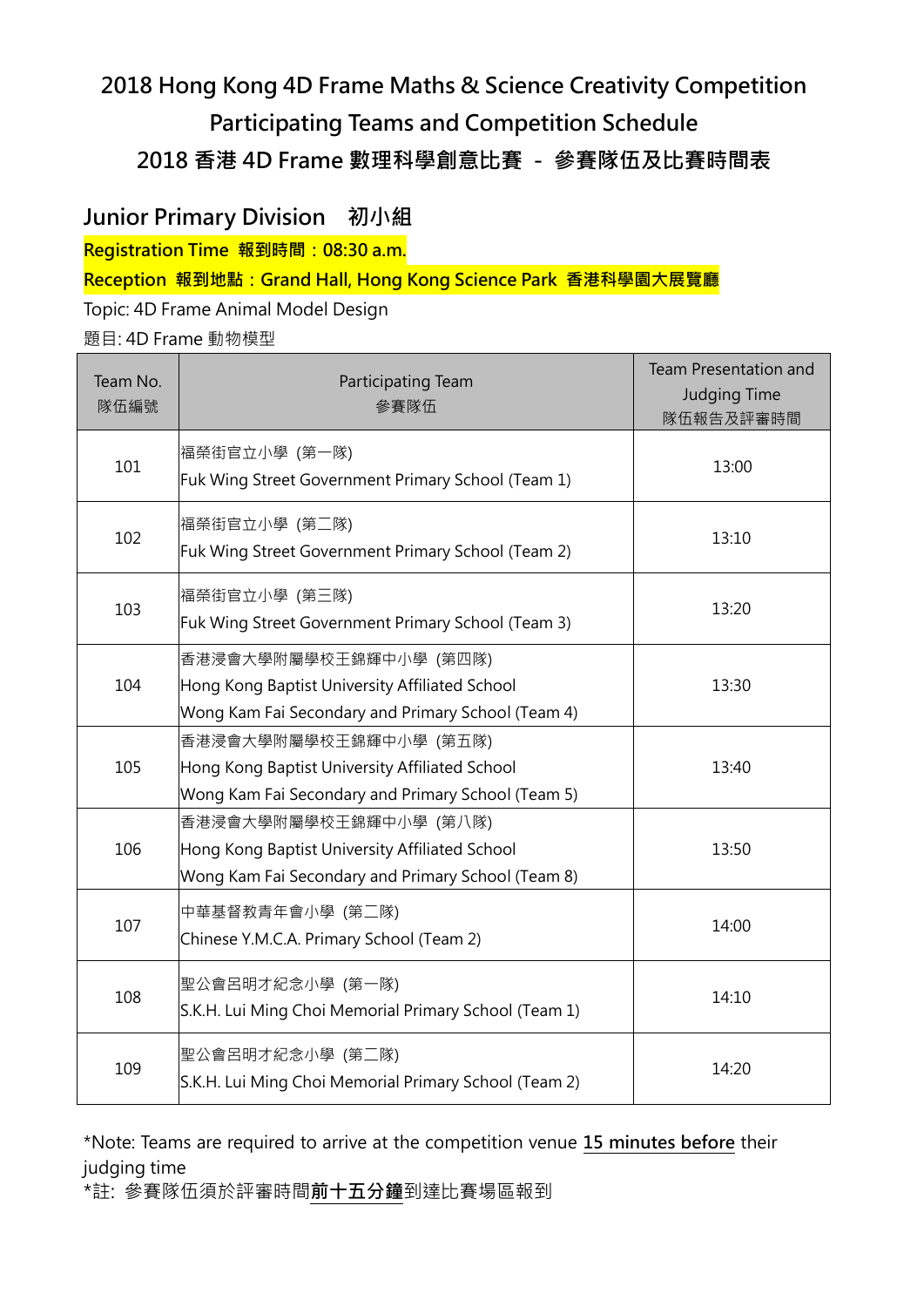## Senior Primary Division 高小組

Registration Time 報到時間: 08:30 a.m.

#### Reception 報到地點:Grand Hall, Hong Kong Science Park 香港科學園大展覽廳

Topic: 4D Frame Easy Mover

#### 題目: 4D Frame 搬運裝置

| Team No.<br>隊伍編號 | Participating Team<br>參賽隊伍                            | <b>Team Presentation and</b><br><b>Judging Time</b><br>隊伍報告及評審時間 |
|------------------|-------------------------------------------------------|------------------------------------------------------------------|
|                  | 香港青年協會賽馬會葵芳青年空間 (第一隊)                                 |                                                                  |
| 201              | The Hong Kong Federation of Youth Groups Jockey Club  | 13:30                                                            |
|                  | Kwai Fong Youth S.P.O.T. (Team 1)                     |                                                                  |
|                  | 香港青年協會賽馬會葵芳青年空間 (第二隊)                                 |                                                                  |
| 202              | The Hong Kong Federation of Youth Groups Jockey Club  | 14:30                                                            |
|                  | Kwai Fong Youth S.P.O.T. (Team 2)                     |                                                                  |
| 203              | 東華三院馬錦燦紀念小學 (第一隊)                                     | 13:40                                                            |
|                  | TWGHs Ma Kam Chan Memorial Primary School (Team 1)    |                                                                  |
| 204              | 東華三院馬錦燦紀念小學 (第二隊)                                     | 14:20                                                            |
|                  | TWGHs Ma Kam Chan Memorial Primary School (Team 2)    |                                                                  |
| 205              | 福榮街官立小學 (第四隊)                                         | 15:10                                                            |
|                  | Fuk Wing Street Government Primary School (Team 4)    |                                                                  |
| 206              | 基督教香港信義會馬鞍山信義學校 (第一隊)                                 | 13:50                                                            |
|                  | THE ELCHK Ma On Shan Lutheran Primary School (Team 1) |                                                                  |
| 207              | 基督教香港信義會馬鞍山信義學校 (第二隊)                                 | 15:00                                                            |
|                  | THE ELCHK Ma On Shan Lutheran Primary School (Team 2) |                                                                  |
|                  | 保良局梁周順琴小學 (第一隊)                                       |                                                                  |
| 208              | Po Leung Kuk Leung Chow Shun Kam Primary School       | 14:20                                                            |
|                  | (Team 1)                                              |                                                                  |
|                  | 保良局梁周順琴小學 (第二隊)                                       |                                                                  |
| 209              | Po Leung Kuk Leung Chow Shun Kam Primary School       | 13:50                                                            |
|                  | (Team 2)                                              |                                                                  |
| 210              | 保良局梁周順琴小學 (第三隊)                                       |                                                                  |
|                  | Po Leung Kuk Leung Chow Shun Kam Primary School       | 13:40                                                            |
|                  | (Team 3)                                              |                                                                  |
| 211              | 保良局梁周順琴小學 (第四隊)                                       |                                                                  |
|                  | Po Leung Kuk Leung Chow Shun Kam Primary School       | 14:50                                                            |
|                  | (Team 4)                                              |                                                                  |
| 212              | 九龍塘天主教華德學校 (第一隊)                                      |                                                                  |
|                  | Kowloon Tong Bishop Walsh Catholic School (Team 1)    | 14:30                                                            |

\*Note: Teams are required to arrive at the competition venue 15 minutes before their judging time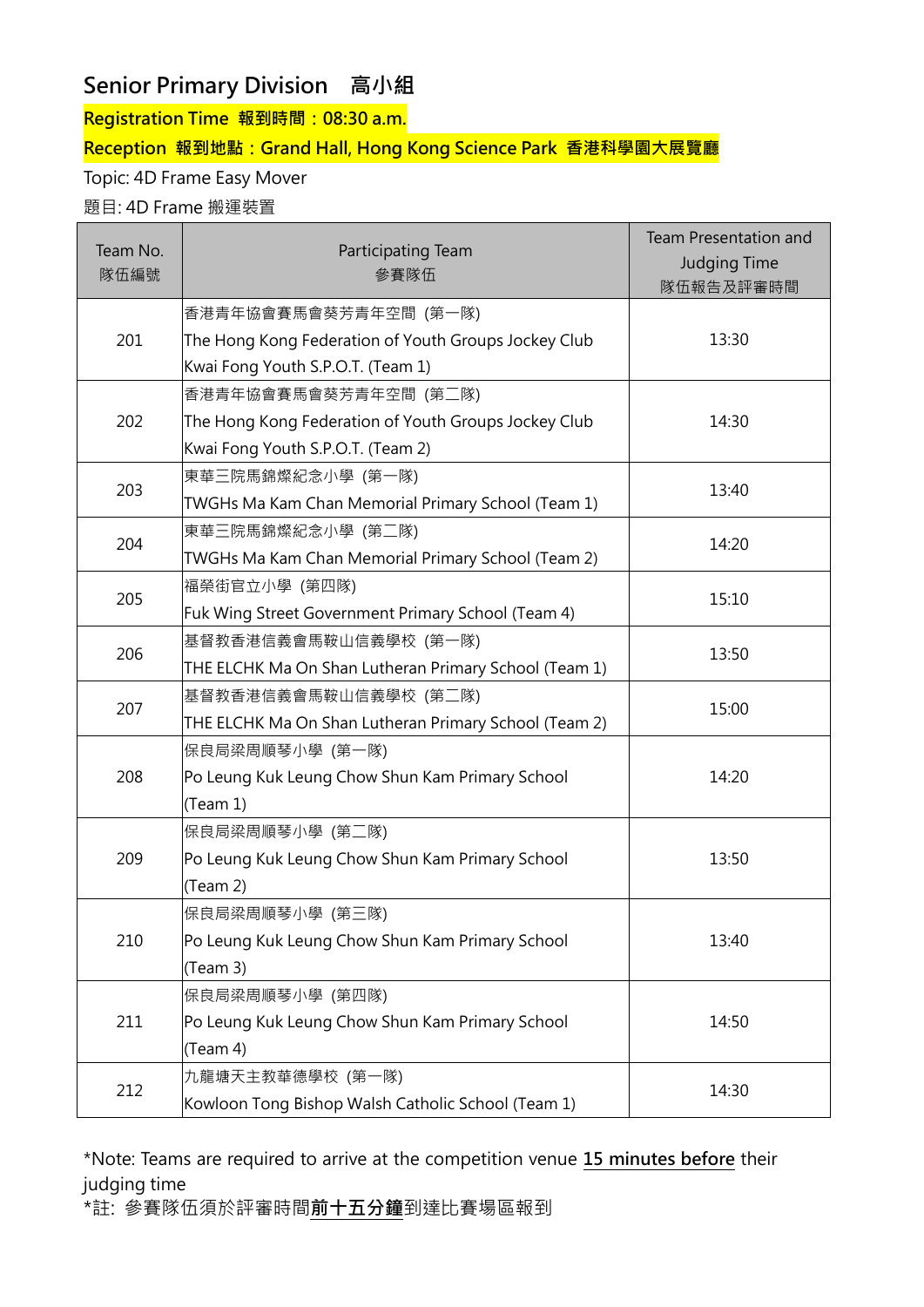| Team No.<br>隊伍編號 | Participating Team<br>參賽隊伍                                                                                                     | <b>Team Presentation and</b><br><b>Judging Time</b><br>隊伍報告及評審時間 |
|------------------|--------------------------------------------------------------------------------------------------------------------------------|------------------------------------------------------------------|
| 213              | 九龍塘天主教華德學校 (第二隊)<br>Kowloon Tong Bishop Walsh Catholic School (Team 2)                                                         | 13:30                                                            |
| 214              | 九龍塘天主教華德學校 (第三隊)<br>Kowloon Tong Bishop Walsh Catholic School (Team 3)                                                         | 14:40                                                            |
| 215              | 香港浸會大學附屬學校王錦輝中小學 (第一隊)<br>Hong Kong Baptist University Affiliated School<br>Wong Kam Fai Secondary and Primary School (Team 1) | 14:40                                                            |
| 216              | 香港浸會大學附屬學校王錦輝中小學 (第二隊)<br>Hong Kong Baptist University Affiliated School<br>Wong Kam Fai Secondary and Primary School (Team 2) | 14:50                                                            |
| 217              | 香港浸會大學附屬學校王錦輝中小學 (第三隊)<br>Hong Kong Baptist University Affiliated School<br>Wong Kam Fai Secondary and Primary School (Team 3) | 14:40                                                            |
| 218              | 香港浸會大學附屬學校王錦輝中小學 (第六隊)<br>Hong Kong Baptist University Affiliated School<br>Wong Kam Fai Secondary and Primary School (Team 6) | 14:30                                                            |
| 219              | 香港浸會大學附屬學校王錦輝中小學 (第七隊)<br>Hong Kong Baptist University Affiliated School<br>Wong Kam Fai Secondary and Primary School (Team 7) | 14:20                                                            |
| 220              | 中華基督教青年會小學 (第一隊)<br>Chinese Y.M.C.A. Primary School (Team 1)                                                                   | 15:00                                                            |
| 221              | 中華基督教青年會小學 (第三隊)<br>Chinese Y.M.C.A. Primary School (Team 3)                                                                   | 14:50                                                            |
| 222              | 北角衞理小學 (第一隊)<br>North Point Methodist Primary School (Team 1)                                                                  | 15:10                                                            |
| 223              | 北角衞理小學 (第二隊)<br>North Point Methodist Primary School (Team 2)                                                                  | 15:00                                                            |
| 224              | 北角衞理小學 (第三隊)<br>North Point Methodist Primary School (Team 3)                                                                  | 13:50                                                            |
| 225              | 北角衞理小學 (第四隊)<br>North Point Methodist Primary School (Team 4)                                                                  | 13:40                                                            |
| 226              | 聖公會呂明才紀念小學 (第三隊)<br>S.K.H. Lui Ming Choi Memorial Primary School (Team 3)                                                      | 15:10                                                            |
| 227              | 聖公會呂明才紀念小學 (第四隊)<br>S.K.H. Lui Ming Choi Memorial Primary School (Team 4)                                                      | 13:30                                                            |

\*Note: Teams are required to arrive at the competition venue 15 minutes before their judging time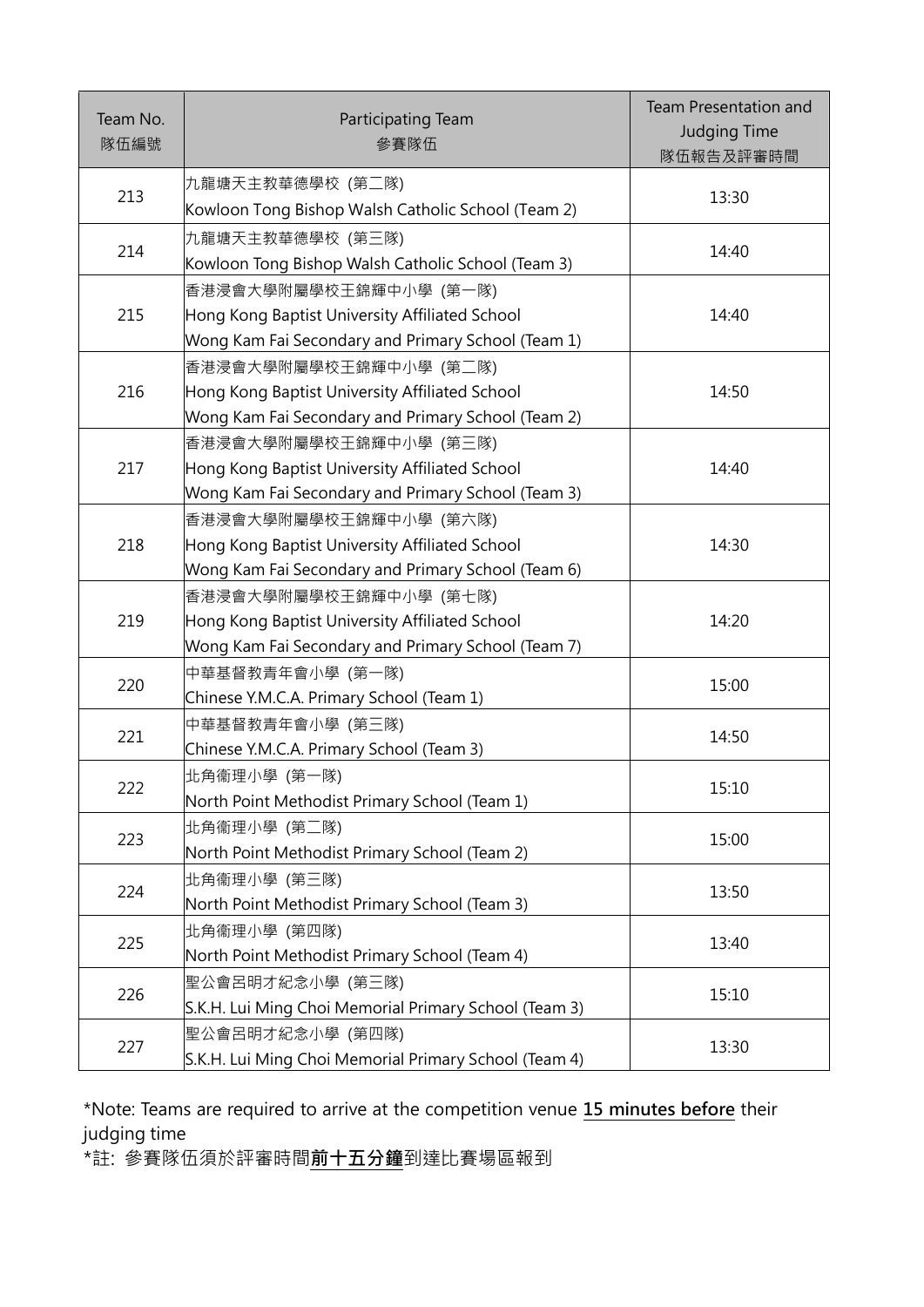### Junior Secondary Division 初中組

Registration Time 報到時間: 08:15 a.m.

#### Reception 報到地點:Grand Hall, Hong Kong Science Park 香港科學園大展覽廳

Topic: 4D Frame Percussion Instrument

#### 題目: 4D Frame 敲擊樂器

| Team No.<br>隊伍編號 | Participating Team<br>參賽隊伍                         | <b>Team Presentation and</b><br><b>Judging Time</b><br>隊伍報告及評審時間 |
|------------------|----------------------------------------------------|------------------------------------------------------------------|
|                  | 保良局唐乃勤初中書院 (第一隊)                                   |                                                                  |
| 301              | Po Leung Kuk Tong Nai Kan Junior Secondary College | 13:00                                                            |
|                  | (Team 1)                                           |                                                                  |
|                  | 保良局唐乃勤初中書院 (第二隊)                                   |                                                                  |
| 302              | Po Leung Kuk Tong Nai Kan Junior Secondary College | 14:20                                                            |
|                  | (Team 2)                                           |                                                                  |
|                  | 保良局唐乃勤初中書院 (第三隊)                                   |                                                                  |
| 303              | Po Leung Kuk Tong Nai Kan Junior Secondary College | 13:10                                                            |
|                  | (Team 3)                                           |                                                                  |
|                  | 保良局唐乃勤初中書院 (第四隊)                                   |                                                                  |
| 304              | Po Leung Kuk Tong Nai Kan Junior Secondary College | 15:00                                                            |
|                  | (Team 4)                                           |                                                                  |
|                  | 保良局唐乃勤初中書院 (第五隊)                                   |                                                                  |
| 305              | Po Leung Kuk Tong Nai Kan Junior Secondary College | 14:10                                                            |
|                  | (Team 5)                                           |                                                                  |
| 306              | 聖公會呂明才中學 (第一隊)                                     | 13:10                                                            |
|                  | S.K.H. Lui Ming Choi Secondary School (Team 1)     |                                                                  |
| 307              | 聖公會呂明才中學 (第二隊)                                     | 14:30                                                            |
|                  | S.K.H. Lui Ming Choi Secondary School (Team 2)     |                                                                  |
| 308              | 聖公會呂明才中學 (第三隊)                                     | 13:00                                                            |
|                  | S.K.H. Lui Ming Choi Secondary School (Team 3)     |                                                                  |
| 309              | 聖公會呂明才中學 (第四隊)                                     |                                                                  |
|                  | S.K.H. Lui Ming Choi Secondary School (Team 4)     | 14:00                                                            |
| 310              | 聖士提反女子中學 (第一隊)                                     |                                                                  |
|                  | St. Stephen's Girls' College (Team 1)              | 13:20                                                            |
| 311              | 聖士提反女子中學 (第二隊)                                     | 13:30                                                            |
|                  | St. Stephen's Girls' College (Team 2)              |                                                                  |
| 312              | 聖士提反女子中學 (第三隊)                                     |                                                                  |
|                  | St. Stephen's Girls' College (Team 3)              | 14:40                                                            |

\*Note: Teams are required to arrive at the competition venue 15 minutes before their judging time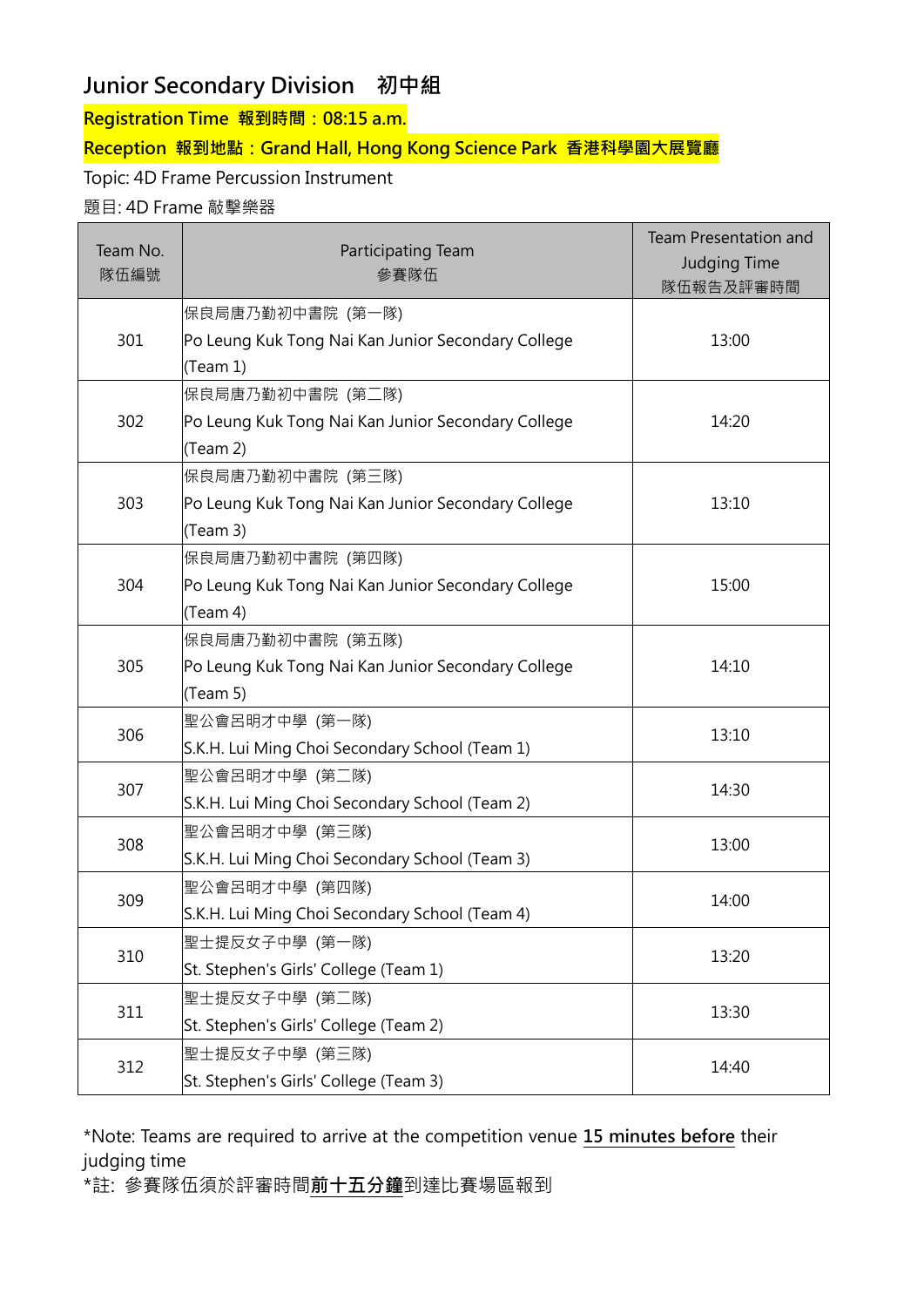| Team No.<br>隊伍編號 | Participating Team<br>參賽隊伍                                         | <b>Team Presentation and</b><br><b>Judging Time</b><br>隊伍報告及評審時間 |
|------------------|--------------------------------------------------------------------|------------------------------------------------------------------|
| 313              | 基督教女青年會丘佐榮中學 (第一隊)                                                 | 13:30                                                            |
|                  | The Y.W.C.A. Hioe Tjo Yoeng College (Team 1)                       |                                                                  |
| 314              | 基督教女青年會丘佐榮中學 (第二隊)<br>The Y.W.C.A. Hioe Tjo Yoeng College (Team 2) | 14:50                                                            |
|                  | 基督教女青年會丘佐榮中學 (第三隊)                                                 | 13:20                                                            |
| 315              | The Y.W.C.A. Hioe Tjo Yoeng College (Team 3)                       |                                                                  |
|                  | 基督教女青年會丘佐榮中學 (第四隊)                                                 |                                                                  |
| 316              | The Y.W.C.A. Hioe Tjo Yoeng College (Team 4)                       | 14:30                                                            |
|                  | 張沛松紀念中學 (第一隊)                                                      |                                                                  |
| 317              | Chang Pui Chung Memorial School (Team 1)                           | 14:00                                                            |
| 318              | 張沛松紀念中學 (第二隊)                                                      | 13:10                                                            |
|                  | Chang Pui Chung Memorial School (Team 2)                           |                                                                  |
| 319              | 聖母無玷聖心書院 (第一隊)                                                     | 14:10                                                            |
|                  | Immaculate Heart of Mary College (Team 1)                          |                                                                  |
| 320              | 聖母無玷聖心書院 (第二隊)                                                     | 13:00                                                            |
|                  | Immaculate Heart of Mary College (Team 2)                          |                                                                  |
| 321              | 聖母無玷聖心書院 (第三隊)                                                     |                                                                  |
|                  | Immaculate Heart of Mary College (Team 3)                          | 14:50                                                            |
| 322              | 聖保羅男女中學 (第一隊)                                                      |                                                                  |
|                  | St. Paul's Co-educational College (Team 1)                         | 14:20                                                            |
|                  | 聖保羅男女中學 (第二隊)                                                      |                                                                  |
| 323              | St. Paul's Co-educational College (Team 2)                         | 14:40                                                            |
| 324              | 香港青年協會洪水橋青年空間 (第一隊)                                                |                                                                  |
|                  | The Hong Kong Federation of Youth Groups                           | 13:20                                                            |
|                  | Hung Shui Kiu Youth S.P.O.T. (Team 1)                              |                                                                  |
|                  | 佛教大雄中學 (第一隊)                                                       | 14:40                                                            |
| 325              | Buddhist Tai Hung College (Team 1)                                 |                                                                  |
|                  | 佛教大雄中學 (第二隊)                                                       |                                                                  |
| 326              | Buddhist Tai Hung College (Team 2)                                 | 13:00                                                            |
| 327              | 佛教大雄中學 (第三隊)                                                       |                                                                  |
|                  | Buddhist Tai Hung College (Team 3)                                 | 14:30                                                            |
| 328              | 陳瑞祺(喇沙)書院 (第一隊)                                                    | 14:50                                                            |
|                  | Chan Sui Ki (La Salle) College (Team 1)                            |                                                                  |
| 329              | 陳瑞祺(喇沙)書院 (第二隊)                                                    | 14:20                                                            |
|                  | Chan Sui Ki (La Salle) College (Team 2)                            |                                                                  |

\*Note: Teams are required to arrive at the competition venue 15 minutes before their judging time

,。。<br>\*註: 參賽隊伍須於評審時間<mark>前十五分鐘</mark>到達比賽場區報到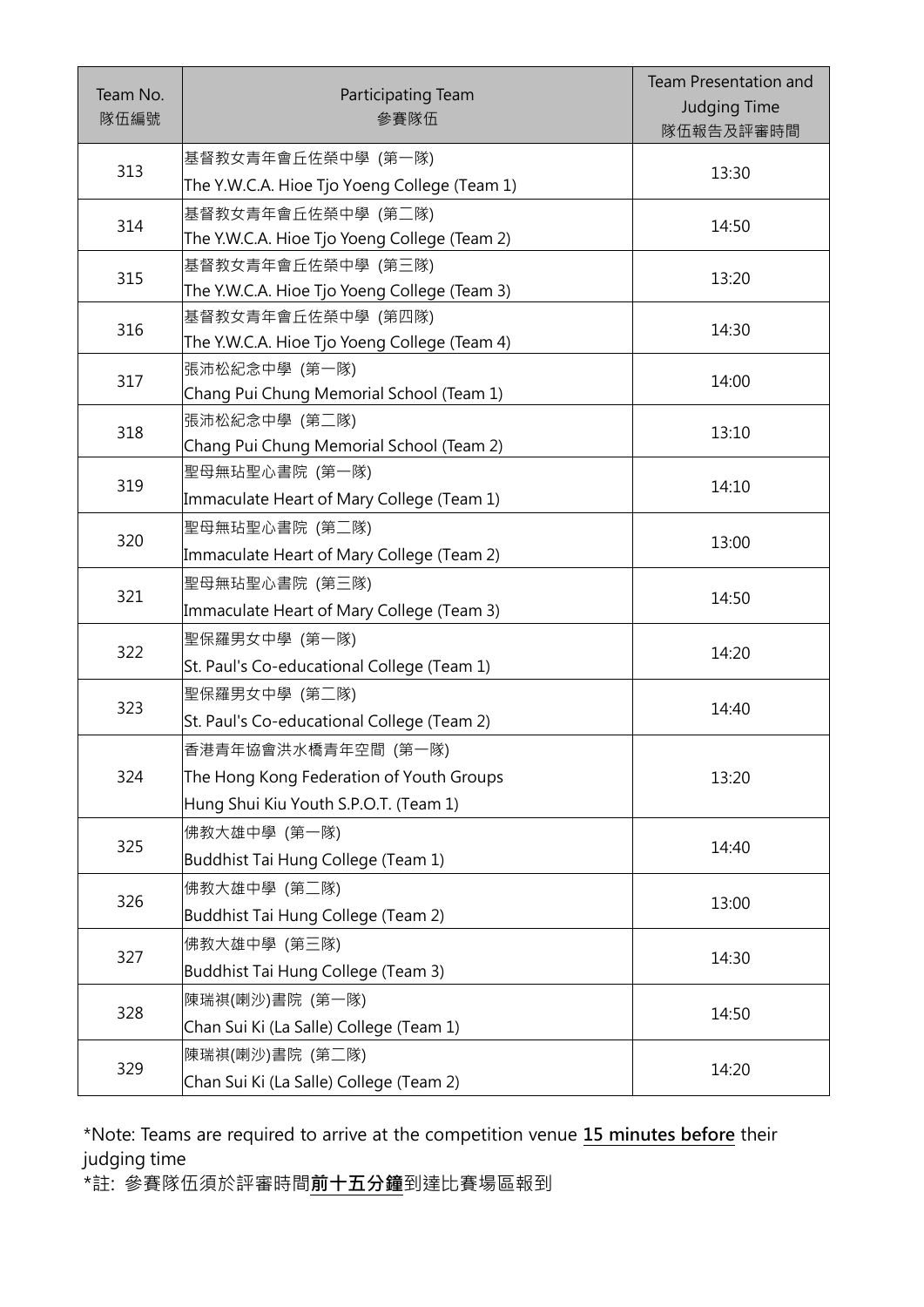| Team No.<br>隊伍編號 | Participating Team<br>參賽隊伍                                   | <b>Team Presentation and</b><br><b>Judging Time</b><br>隊伍報告及評審時間 |
|------------------|--------------------------------------------------------------|------------------------------------------------------------------|
| 330              | 迦密柏雨中學 (第一隊)                                                 | 15:00                                                            |
|                  | Carmel Pak U Secondary School (Team 1)                       |                                                                  |
| 331              | 迦密柏雨中學 (第二隊)<br>Carmel Pak U Secondary School (Team 2)       | 14:20                                                            |
|                  |                                                              |                                                                  |
| 332              | 迦密柏雨中學 (第三隊)<br>Carmel Pak U Secondary School (Team 3)       | 13:10                                                            |
|                  |                                                              |                                                                  |
| 333              | 迦密柏雨中學 (第四隊)<br>Carmel Pak U Secondary School (Team 4)       | 14:10                                                            |
|                  |                                                              |                                                                  |
| 334              | 東華三院伍若瑜夫人紀念中學 (第一隊)                                          | 14:30                                                            |
|                  | TWGHs Mrs Wu York Yu Memorial College (Team 1)<br>德望學校 (第一隊) |                                                                  |
| 335              | Good Hope School (Team 1)                                    | 14:00                                                            |
|                  | 德愛中學 (第一隊)                                                   |                                                                  |
| 336              | Tak Oi Secondary School (Team 1)                             | 14:40                                                            |
|                  | 德愛中學 (第二隊)                                                   | 14:30                                                            |
| 337              | Tak Oi Secondary School (Team2)                              |                                                                  |
|                  | 德愛中學 (第三隊)                                                   |                                                                  |
| 338              | Tak Oi Secondary School (Team 3)                             | 13:20                                                            |
| 339              | 德愛中學 (第四隊)                                                   |                                                                  |
|                  | Tak Oi Secondary School (Team 4)                             | 14:40                                                            |
| 340              | 德愛中學 (第五隊)                                                   | 13:30                                                            |
|                  | Tak Oi Secondary School (Team 5)                             |                                                                  |
| 341              | 順德聯誼總會翁祐中學 (第一隊)                                             | 14:20                                                            |
|                  | Shun Tak Fraternal Association Yung Yau College (Team 1)     |                                                                  |
| 342              | 保良局羅傑承 (一九八三)中學 (第一隊)                                        | 14:50                                                            |
|                  | Po Leung Kuk Lo Kit Sing (1983) College (Team 1)             |                                                                  |
| 343              | 保良局羅傑承 (一九八三)中學 (第二隊)                                        | 13:30                                                            |
|                  | Po Leung Kuk Lo Kit Sing (1983) College (Team 2)             |                                                                  |
| 344              | 保良局羅傑承 (一九八三)中學 (第三隊)                                        | 14:10                                                            |
|                  | Po Leung Kuk Lo Kit Sing (1983) College (Team 3)             |                                                                  |
| 345              | 保良局羅傑承 (一九八三)中學 (第四隊)                                        | 13:20                                                            |
|                  | Po Leung Kuk Lo Kit Sing (1983) College (Team 4)             |                                                                  |
| 346              | 沙田循道衞理中學 (第一隊)                                               | 15:00                                                            |
|                  | Sha Tin Methodist College (Team 1)                           |                                                                  |

\*Note: Teams are required to arrive at the competition venue 15 minutes before their judging time